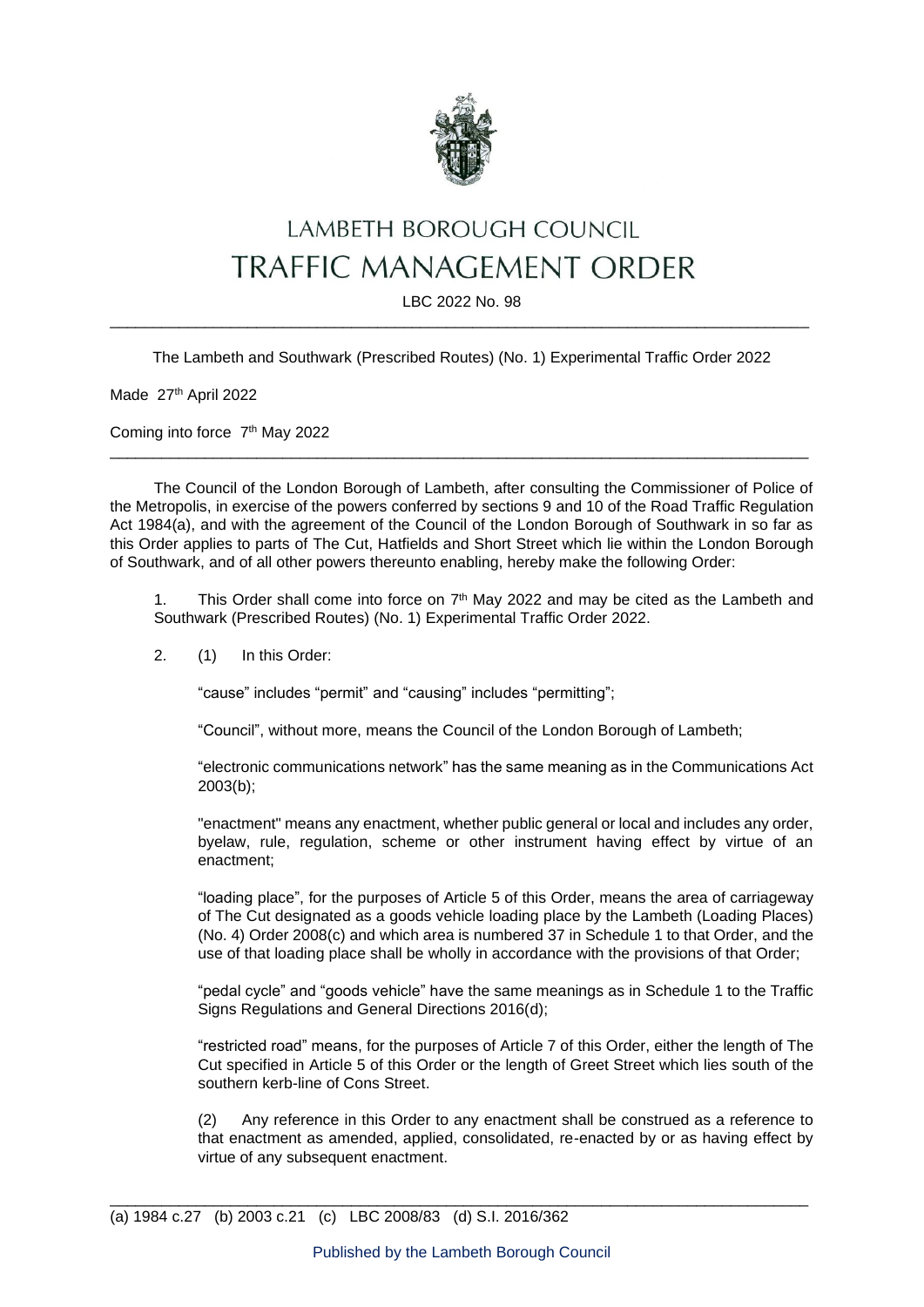(3) Any reference in this Order to The Cut, Hatfields or Short Street shall be construed as a reference to the road so named in the London Borough of Lambeth and in the London Borough of Southwark and any reference to Cons Street or Greet Street shall be construed as a reference to the road so named in the London Borough of Lambeth.

3. No person shall cause any vehicle, other than a pedal cycle, proceeding in The Cut to enter Greet Street.

4 No person shall cause any motor vehicle proceeding in Cons Street or in that length of Greet Street which lies north of the southern kerb-line of Cons Street to enter that length of Greet Street which lies south of that kerb-line.

5. No person shall cause any motor vehicle to enter that length of The Cut which lies between the north-eastern kerb-line of Short Street and the western kerb-line of Hatfields:

Provided that nothing in this Article shall apply in relation to a person causing a goods vehicle to enter the said length of The Cut for the sole purpose of using the loading place referred to in Article 2(1) to this Order.

6. Every person causing any vehicle, other than a pedal cycle, to proceed in Hatfields shall cause that vehicle on reaching the junction with The Cut to turn left into The Cut.

- 7. Nothing in Article 4 or 5 of this Order shall apply in relation to:
	- (a) any vehicle being used in the service of a local authority in pursuance of its statutory powers or other duties, provided that in all the circumstances it is reasonably necessary in the exercise of such powers or in the performance of such duties for that vehicle to enter a restricted road;
	- (b) any vehicle being used in connection with the maintenance, improvement, reconstruction, cleansing or lighting of a restricted road, or the laying, erection, alteration or repair of any sewer thereunder or of any main, pipe or apparatus for the supply of gas, water or electricity or of any electronic communications network.
	- (c) any vehicle being used by or on behalf of the Council or the Council of the London Borough of Southwark or the Metropolitan Police in connection with the removal of any vehicle deemed to have contravened or not complied with any restrictions or prescriptions, imposed by any enactment, regulation or order, on parking or waiting by vehicles in a restricted road;
		- (d) any vehicle being used to remove an obstruction from a restricted road; or
		- (e) anything done with the written permission of the Council or the Council of the London Borough of Southwark or their representative, provided that any conditions or requirements they may impose are being complied with.

8. Nothing in Article 4, 5 or 6 of this Order shall apply in relation to any vehicle being used for ambulance, fire brigade or police purposes if the observance of that Article would be likely to hinder the use of that vehicle for the purpose for which it is being used on that occasion.

- 9. Nothing in Article 3, 4, 5 or 6 of this Order shall apply to:
	- (a) anything done with the permission or at the direction of a police constable in uniform or a traffic warden; or
	- (b) any person who causes any vehicle to proceed in accordance with any restriction or requirement indicated by traffic signs placed pursuant to section 66 or 67 of the Road Traffic Regulation Act 1984.